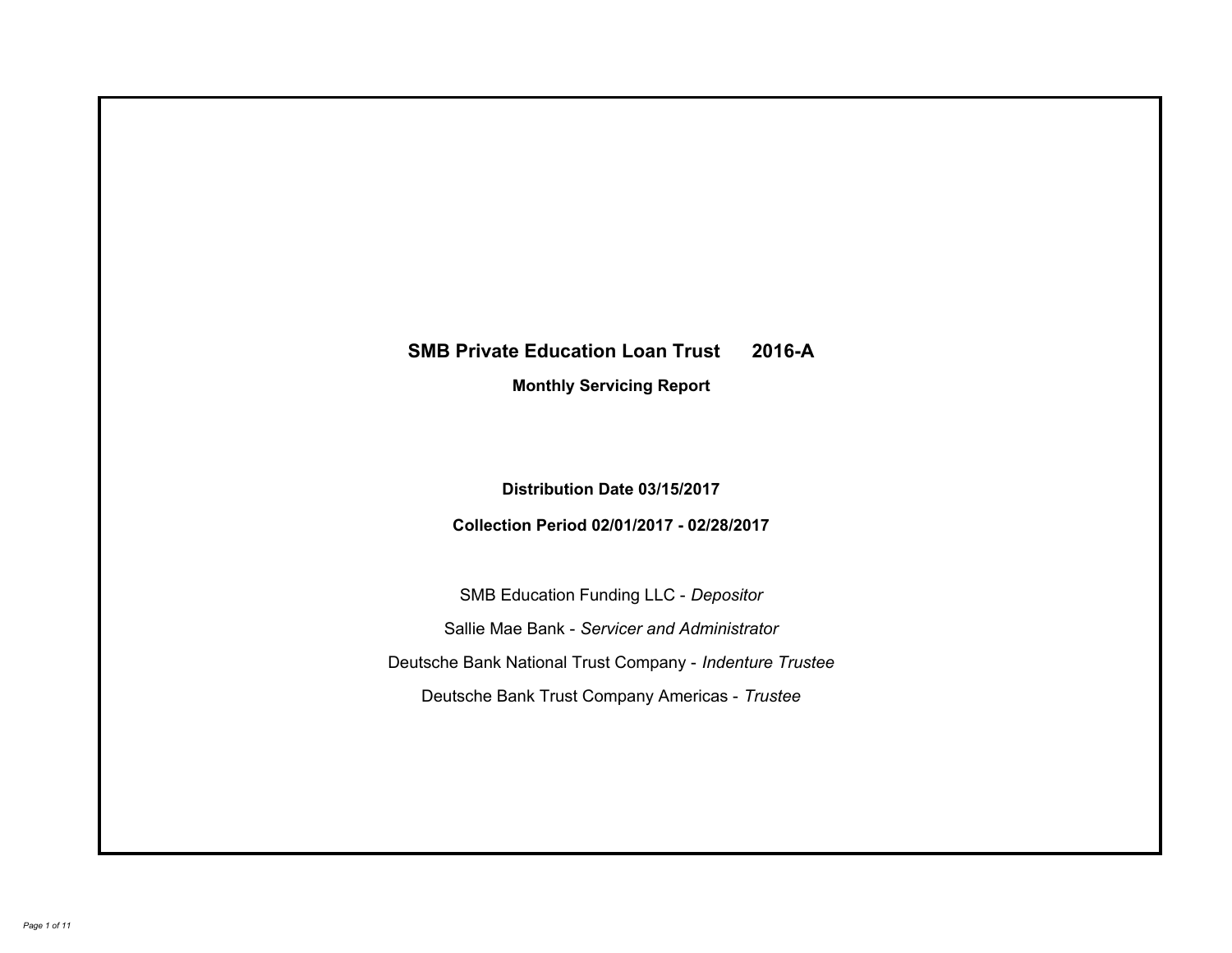| Α           | <b>Student Loan Portfolio Characteristics</b>   |                                              | <b>Settlement Date</b><br>05/26/2016 | 01/31/2017            | 02/28/2017            |
|-------------|-------------------------------------------------|----------------------------------------------|--------------------------------------|-----------------------|-----------------------|
|             | <b>Principal Balance</b>                        |                                              | \$585,861,635.84                     | \$558,647,696.69      | \$553,258,863.35      |
|             | Interest to be Capitalized Balance              |                                              | 32,367,510.93                        | 33,050,035.00         | 33, 194, 774.99       |
|             | Pool Balance                                    |                                              | \$618,229,146.77                     | \$591,697,731.69      | \$586,453,638.34      |
|             | Weighted Average Coupon (WAC)                   |                                              |                                      |                       |                       |
|             |                                                 | WAC1 (Contractual Interest Rate on the Loan) | 8.26%                                | 8.55%                 | 8.55%                 |
|             |                                                 | WAC2 (Average of Applicable Interest Rate)   | 8.23%                                | 8.51%                 | 8.51%                 |
|             | WAC3 (Average of Actual Interest Rate)          |                                              | 8.16%                                | 8.44%                 | 8.44%                 |
|             | Weighted Average Remaining Term                 |                                              | 134.18                               | 130.06                | 129.73                |
|             | Number of Loans                                 |                                              | 53,959                               | 51,524                | 51,028                |
|             | Number of Borrowers<br>Pool Factor              |                                              | 52,283                               | 49,548<br>0.957084820 | 49,073<br>0.948602377 |
|             | Since Issued Total Constant Prepayment Rate (1) |                                              |                                      | 6.31%                 | 6.55%                 |
|             |                                                 |                                              |                                      |                       |                       |
| В           | <b>Debt Securities</b>                          | <b>Cusip/Isin</b>                            | 02/15/2017                           |                       | 03/15/2017            |
|             | A <sub>1</sub>                                  | 78449FAA9                                    | \$93,401,225.82                      |                       | \$86,762,855.35       |
|             | A <sub>2</sub> A                                | 78449FAB7                                    | \$218,000,000.00                     |                       | \$218,000,000.00      |
|             | A2B                                             | 78449FAC5                                    | \$134,000,000.00                     |                       | \$134,000,000.00      |
|             | B                                               | 78449FAD3                                    | \$50,000,000.00                      |                       | \$50,000,000.00       |
|             |                                                 |                                              |                                      |                       |                       |
| $\mathbf C$ | <b>Certificates</b>                             | Cusip/Isin                                   | 02/15/2017                           |                       | 03/15/2017            |
|             | Residual                                        | 78449F101                                    | \$100,000.00                         |                       | \$100,000.00          |
|             |                                                 |                                              |                                      |                       |                       |
| D           | <b>Account Balances</b>                         |                                              | 02/15/2017                           |                       | 03/15/2017            |
|             | Reserve Account Balance                         |                                              | \$1,557,854.00                       |                       | \$1,557,854.00        |
|             |                                                 |                                              |                                      |                       |                       |
| E           | <b>Asset / Liability</b>                        |                                              | 02/15/2017                           |                       | 03/15/2017            |
|             | Overcollateralization Percentage                |                                              | 16.27%                               |                       | 16.66%                |
|             | Specified Overcollateralization Amount          |                                              | \$177,509,319.51                     |                       | \$175,936,091.50      |
|             | <b>Actual Overcollateralization Amount</b>      |                                              | \$96,296,505.87                      |                       | \$97,690,782.99       |

(1) For additional information, see 'Since Issued CPR Methodology' found on page 11 of this report.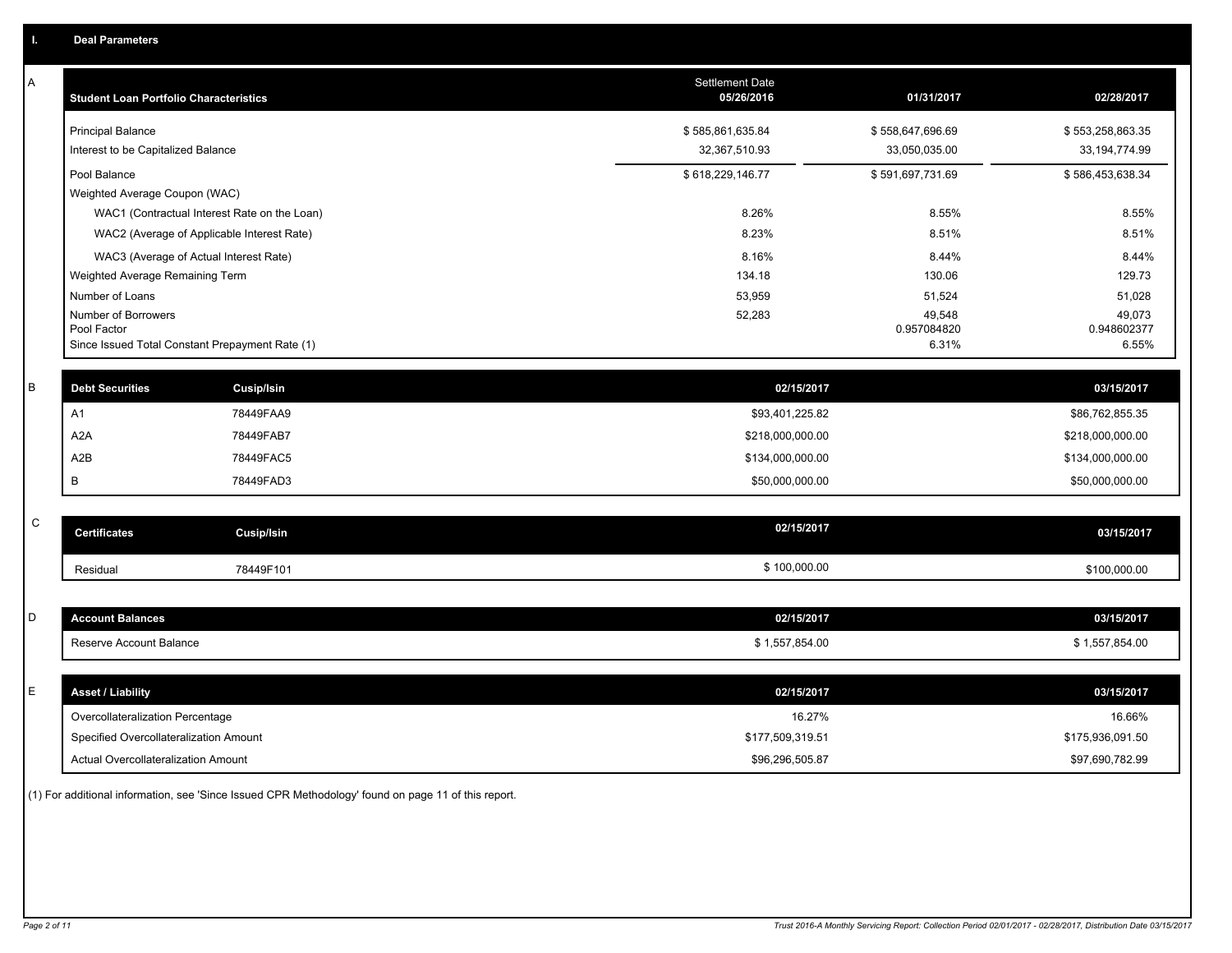### **II. 2016-A Trust Activity 02/01/2017 through 02/28/2017**

| Α | <b>Student Loan Principal Receipts</b>                           |                |  |
|---|------------------------------------------------------------------|----------------|--|
|   | <b>Borrower Principal</b>                                        | 5,772,444.07   |  |
|   | <b>Consolidation Activity Principal</b>                          | 0.00           |  |
|   | Seller Principal Reimbursement                                   | 14,332.85      |  |
|   | Servicer Principal Reimbursement                                 | 0.00           |  |
|   | Delinquent Principal Purchases by Servicer                       | 0.00           |  |
|   | <b>Other Principal Deposits</b>                                  | 0.00           |  |
|   | <b>Total Principal Receipts</b>                                  | \$5,786,776.92 |  |
| В | <b>Student Loan Interest Receipts</b>                            |                |  |
|   | Borrower Interest                                                | 2,164,175.08   |  |
|   | <b>Consolidation Activity Interest</b>                           | 0.00           |  |
|   | Seller Interest Reimbursement                                    | 1,773.22       |  |
|   | Servicer Interest Reimbursement                                  | 0.00           |  |
|   | Delinquent Interest Purchases by Servicer                        | 0.00           |  |
|   | <b>Other Interest Deposits</b>                                   | 0.00           |  |
|   | <b>Total Interest Receipts</b>                                   | \$2,165,948.30 |  |
| C | <b>Recoveries on Realized Losses</b>                             | \$24,143.81    |  |
| D | <b>Investment Income</b>                                         | \$3,306.08     |  |
| Е | <b>Funds Borrowed from Next Collection Period</b>                | \$0.00         |  |
| F | <b>Funds Repaid from Prior Collection Period</b>                 | \$0.00         |  |
| G | Loan Sale or Purchase Proceeds                                   | \$0.00         |  |
| н | Initial Deposits to Distribution Account                         | \$0.00         |  |
|   | <b>Excess Transferred from Other Accounts</b>                    | \$0.00         |  |
| J | <b>Borrower Benefit Reimbursements</b>                           | \$0.00         |  |
| Κ | <b>Other Deposits</b>                                            | \$0.00         |  |
| Г | <b>Other Fees Collected</b>                                      | \$0.00         |  |
| М | <b>AVAILABLE FUNDS</b>                                           | \$7,980,175.11 |  |
| N | Non-Cash Principal Activity During Collection Period             | \$397,943.58   |  |
| O | Aggregate Purchased Amounts by the Depositor, Servicer or Seller | \$0.00         |  |
| P | Aggregate Loan Substitutions                                     | \$0.00         |  |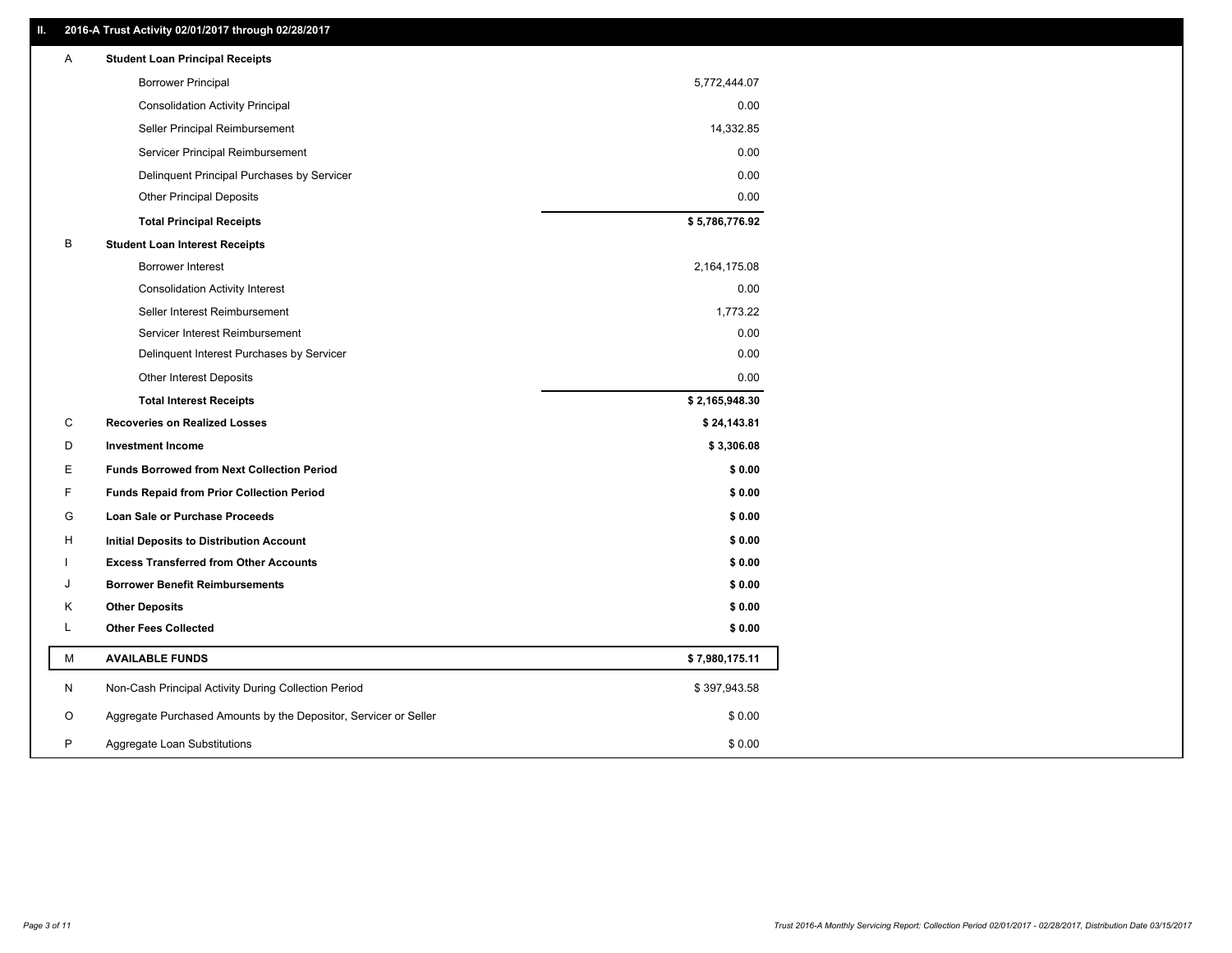|                   |                       |                          |         |                  | <b>Loans by Repayment Status</b> |                            |                          |         |                  |                |                            |
|-------------------|-----------------------|--------------------------|---------|------------------|----------------------------------|----------------------------|--------------------------|---------|------------------|----------------|----------------------------|
|                   |                       |                          |         | 02/28/2017       |                                  |                            |                          |         | 01/31/2017       |                |                            |
|                   |                       | <b>Wtd Avg</b><br>Coupon | # Loans | Principal        | % of Principal                   | % of Loans in<br>Repay (1) | <b>Wtd Avg</b><br>Coupon | # Loans | Principal        | % of Principal | % of Loans in<br>Repay (1) |
| INTERIM:          | IN SCHOOL             | 9.12%                    | 9,489   | \$121,093,735.02 | 20.648%                          | $-$ %                      | 9.13%                    | 9,949   | \$125,769,631.71 | 21.256%        | $-$ %                      |
|                   | GRACE                 | 9.08%                    | 2,126   | \$25,134,514.60  | 4.286%                           | $-$ %                      | 9.01%                    | 2,078   | \$24,290,082.44  | 4.105%         | $-$ %                      |
|                   | <b>DEFERMENT</b>      | 9.16%                    | 1,569   | \$16,917,387.23  | 2.885%                           | $-$ %                      | 9.15%                    | 1,484   | \$15,932,784.70  | 2.693%         | $-$ %                      |
| <b>REPAYMENT:</b> | <b>CURRENT</b>        | 8.13%                    | 35,837  | \$397,745,569.24 | 67.822%                          | 93.961%                    | 8.13%                    | 35,706  | \$397,051,517.68 | 67.104%        | 93.269%                    |
|                   | 31-60 DAYS DELINQUENT | 9.16%                    | 455     | \$5,602,744.20   | 0.955%                           | 1.324%                     | 9.07%                    | 585     | \$6,638,567.58   | 1.122%         | 1.559%                     |
|                   | 61-90 DAYS DELINQUENT | 9.23%                    | 271     | \$3,019,859.26   | 0.515%                           | 0.713%                     | 9.66%                    | 179     | \$1,871,833.32   | 0.316%         | 0.440%                     |
|                   | > 90 DAYS DELINQUENT  | 9.67%                    | 76      | \$758,377.44     | 0.129%                           | 0.179%                     | 9.19%                    | 80      | \$824,142.71     | 0.139%         | 0.194%                     |
|                   | <b>FORBEARANCE</b>    | 8.59%                    | 1,205   | \$16,181,451.35  | 2.759%                           | 3.823%                     | 8.62%                    | 1,463   | \$19,319,171.55  | 3.265%         | 4.538%                     |
| <b>TOTAL</b>      |                       |                          | 51,028  | \$586,453,638.34 | 100.00%                          | 100.00%                    |                          | 51,524  | \$591,697,731.69 | 100.00%        | 100.00%                    |

Percentages may not total 100% due to rounding \*

1 Loans classified in "Repayment" include any loan for which interim interest only, \$25 fixed payments or full principal and interest payments are due.

|                |                       |                          |         | 02/28/2017       |                |                                |                   |         | 01/31/2017       |                                                  |         |
|----------------|-----------------------|--------------------------|---------|------------------|----------------|--------------------------------|-------------------|---------|------------------|--------------------------------------------------|---------|
|                |                       | <b>Wtd Avg</b><br>Coupon | # Loans | Principal        | % of Principal | % of Loans in<br>P&I Repay (2) | Wtd Avg<br>Coupon | # Loans | Principal        | % of Loans in<br>% of Principal<br>P&I Repay (2) |         |
| INTERIM:       | IN SCHOOL             | 8.57%                    | 20,603  | \$269,215,433.80 | 45.906%        | $-$ %                          | 8.57%             | 21,532  | \$279,255,062.83 | 47.196%                                          | $-$ %   |
|                | <b>GRACE</b>          | 8.59%                    | 4,113   | \$49,768,517.53  | 8.486%         | $-$ %                          | 8.51%             | 4,026   | \$48,513,511.01  | 8.199%                                           | $-$ %   |
|                | <b>DEFERMENT</b>      | 8.78%                    | 3,084   | \$33,015,941.72  | 5.630%         | $-$ %                          | 8.76%             | 2,895   | \$31,021,160.03  | 5.243%                                           | $-$ %   |
| P&I REPAYMENT: | <b>CURRENT</b>        | 8.13%                    | 21,309  | \$210,043,327.24 | 35.816%        | 89.588%                        | 8.15%             | 20,868  | \$205,471,108.16 | 34.726%                                          | 88.220% |
|                | 31-60 DAYS DELINQUENT | 9.12%                    | 387     | \$4,644,909.18   | 0.792%         | 1.981%                         | 9.04%             | 516     | \$5,754,949.52   | 0.973%                                           | 2.471%  |
|                | 61-90 DAYS DELINQUENT | 9.26%                    | 257     | \$2,872,851.93   | 0.490%         | 1.225%                         | 9.67%             | 153     | \$1,605,379.55   | 0.271%                                           | 0.689%  |
|                | > 90 DAYS DELINQUENT  | 9.72%                    | 70      | \$711,205.59     | 0.121%         | 0.303%                         | 9.18%             | 71      | \$757,389.04     | 0.128%                                           | 0.325%  |
|                | FORBEARANCE           | 8.59%                    | 1,205   | \$16,181,451.35  | 2.759%         | 6.902%                         | 8.62%             | 1,463   | \$19,319,171.55  | 3.265%                                           | 8.295%  |
| <b>TOTAL</b>   |                       |                          | 51,028  | \$586,453,638.34 | 100.00%        | 100.00%                        |                   | 51,524  | \$591,697,731.69 | 100.00%                                          | 100.00% |

WAC reflects WAC3 To conform with company standard reporting these sections now include Princial and Interest Accrued to Capitalize.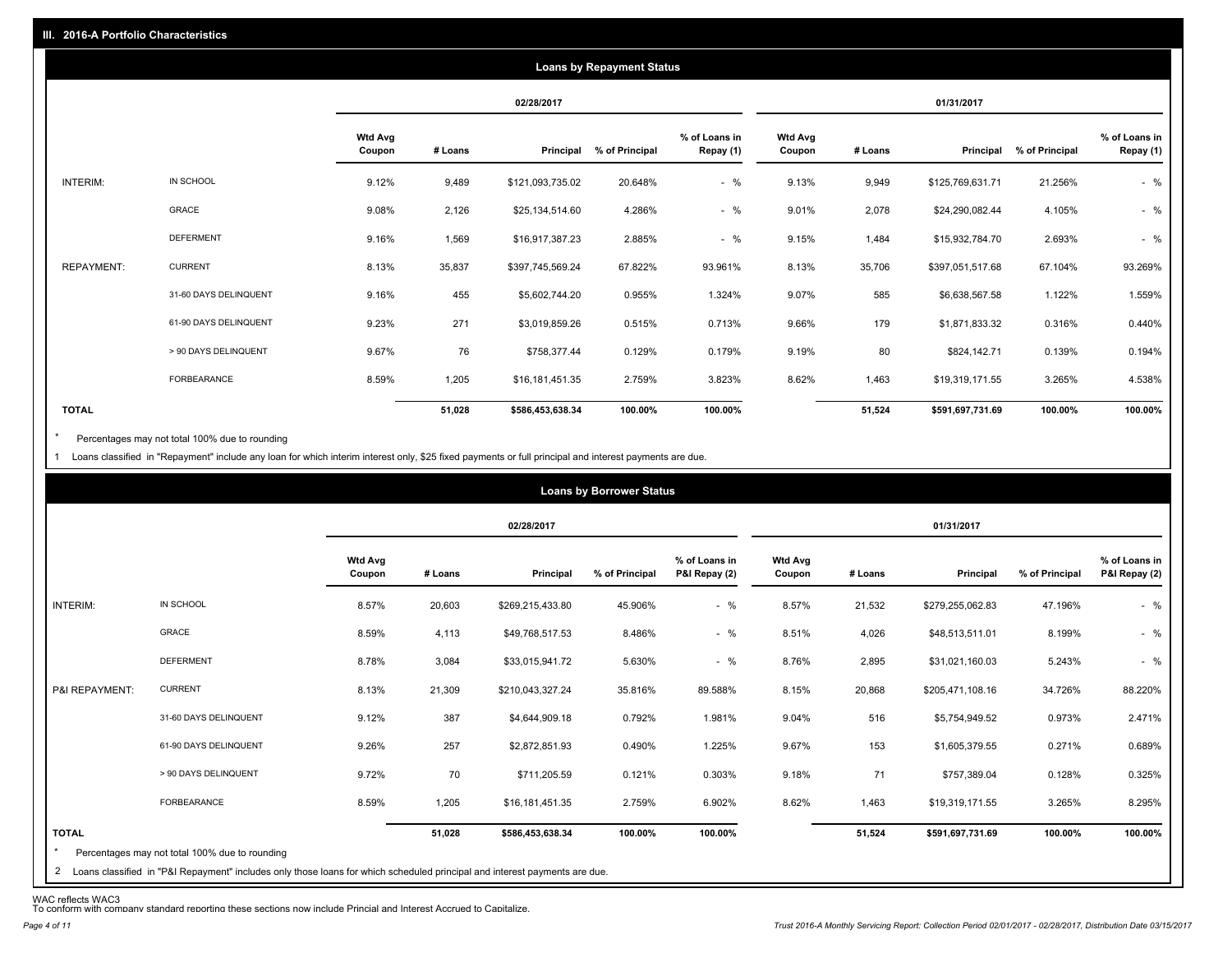|                                                                                                  | 2/28/2017        | 1/31/2017        |
|--------------------------------------------------------------------------------------------------|------------------|------------------|
| Pool Balance                                                                                     | \$586,453,638.34 | \$591,697,731.69 |
| Total # Loans                                                                                    | 51,028           | 51,524           |
| Total # Borrowers                                                                                | 49,073           | 49,548           |
| Weighted Average Coupon                                                                          | 8.51%            | 8.51%            |
| Weighted Average Remaining Term                                                                  | 129.73           | 130.06           |
| Percent of Pool - Cosigned                                                                       | 92.2%            | 92.1%            |
| Percent of Pool - Non Cosigned                                                                   | 7.8%             | 7.9%             |
| Borrower Interest Accrued for Period                                                             | \$3,569,737.79   | \$3,999,737.83   |
| Outstanding Borrower Interest Accrued                                                            | \$35,436,578.07  | \$35,447,235.61  |
| Gross Principal Realized Loss - Periodic                                                         | \$942,105.80     | \$243,706.81     |
| Gross Principal Realized Loss - Cumulative                                                       | \$3,216,211.92   | \$2,274,106.12   |
| Recoveries on Realized Losses - Periodic                                                         | \$24,143.81      | \$17,269.02      |
| Recoveries on Realized Losses - Cumulative                                                       | \$132,049.33     | \$107,905.52     |
| Net Losses - Periodic                                                                            | \$917,961.99     | \$226,437.79     |
| Net Losses - Cumulative                                                                          | \$3,084,162.59   | \$2,166,200.60   |
| Non-Cash Principal Activity - Capitalized Interest                                               | \$1,354,821.28   | \$741,199.07     |
| Since Issued Total Constant Prepayment Rate (CPR) (1)                                            | 6.55%            | 6.31%            |
| <b>Loan Substitutions</b>                                                                        | \$0.00           | \$0.00           |
| <b>Cumulative Loan Substitutions</b>                                                             | \$0.00           | \$0.00           |
| <b>Unpaid Servicing Fees</b>                                                                     | \$0.00           | \$0.00           |
| <b>Unpaid Administration Fees</b>                                                                | \$0.00           | \$0.00           |
| <b>Unpaid Carryover Servicing Fees</b>                                                           | \$0.00           | \$0.00           |
| Note Interest Shortfall                                                                          | \$0.00           | \$0.00           |
| Loans in Modification                                                                            | \$4,644,408.51   | \$4,171,810.46   |
| % of Loans in Modification as a % of Loans in Repayment (P&I)                                    | 1.98%            | 1.79%            |
|                                                                                                  |                  |                  |
| % Annualized Gross Principal Realized Loss - Periodic as a %<br>of Loans in Repayment (P&I) * 12 | 4.83%            | 1.26%            |
| % Gross Principal Realized Loss - Cumulative as a % of<br>Original Pool Balance                  | 0.52%            | 0.37%            |

(1) For additional information, see 'Since Issued CPR Methodology' found on page 11 of this report.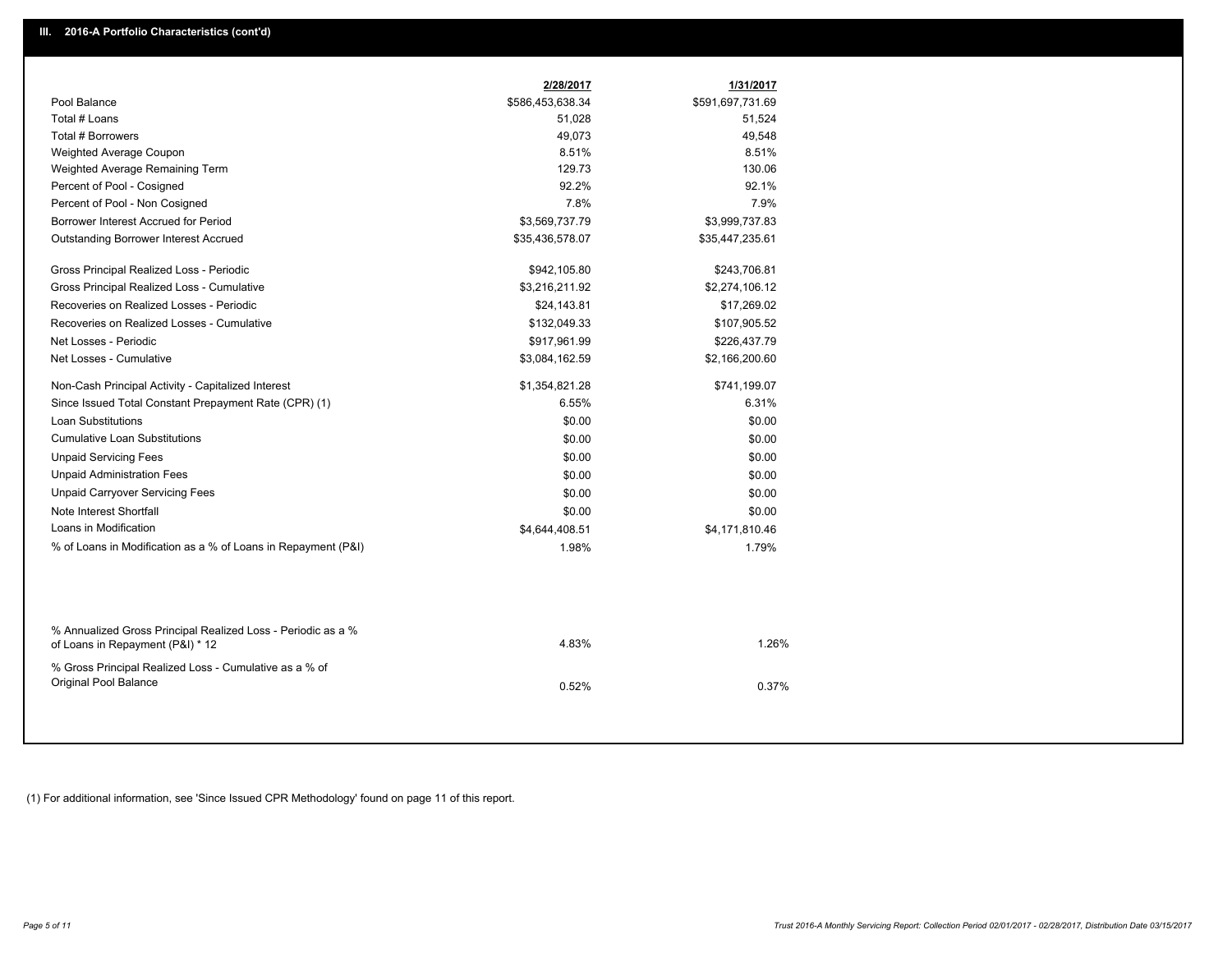#### **Loan Program**  A

|                                    | Weighted<br><b>Average Coupon</b> | # LOANS | <b>\$ AMOUNT</b> | $%$ *     |
|------------------------------------|-----------------------------------|---------|------------------|-----------|
| - Smart Option Interest-Only Loans | 7.28%                             | 11.917  | \$116,299,276.48 | 19.831%   |
| - Smart Option Fixed Pay Loans     | 8.48%                             | 13.962  | \$187,333,776.28 | 31.943%   |
| - Smart Option Deferred Loans      | 8.88%                             | 25.149  | \$282,820,585.58 | 48.226%   |
| - Other Loan Programs              | $0.00\%$                          | 0       | \$0.00           | $0.000\%$ |
| Total                              | 8.44%                             | 51,028  | \$586,453,638.34 | 100.000%  |

\* Percentages may not total 100% due to rounding

B

C

**Index Type**

|                       | Weighted<br><b>Average Coupon</b> | # LOANS | <b>S AMOUNT</b>  | % *       |
|-----------------------|-----------------------------------|---------|------------------|-----------|
| - Fixed Rate Loans    | 9.33%                             | 8,903   | \$110,042,665.63 | 18.764%   |
| - LIBOR Indexed Loans | 8.23%                             | 42.125  | \$476,410,972.71 | 81.236%   |
| - Other Index Rates   | $0.00\%$                          | 0       | \$0.00           | $0.000\%$ |
| Total                 | 8.44%                             | 51,028  | \$586,453,638.34 | 100.000%  |

\* Percentages may not total 100% due to rounding

## **Weighted Average Recent FICO**

| # LOANS | <b>\$ AMOUNT</b> | $%$ *    |
|---------|------------------|----------|
| 3,073   | \$29,375,773.73  | 5.009%   |
| 3,069   | \$32,173,240.46  | 5.486%   |
| 6,317   | \$70,283,291.47  | 11.984%  |
| 12,151  | \$139,760,450.47 | 23.831%  |
| 26,408  | \$314,798,918.14 | 53.678%  |
| 10      | \$61,964.07      | 0.011%   |
| 51,028  | \$586,453,638.34 | 100.000% |
|         |                  |          |

WAC reflects WAC3

To conform with company standard reporting these sections now include Princial and Interest Accrued to Capitalize.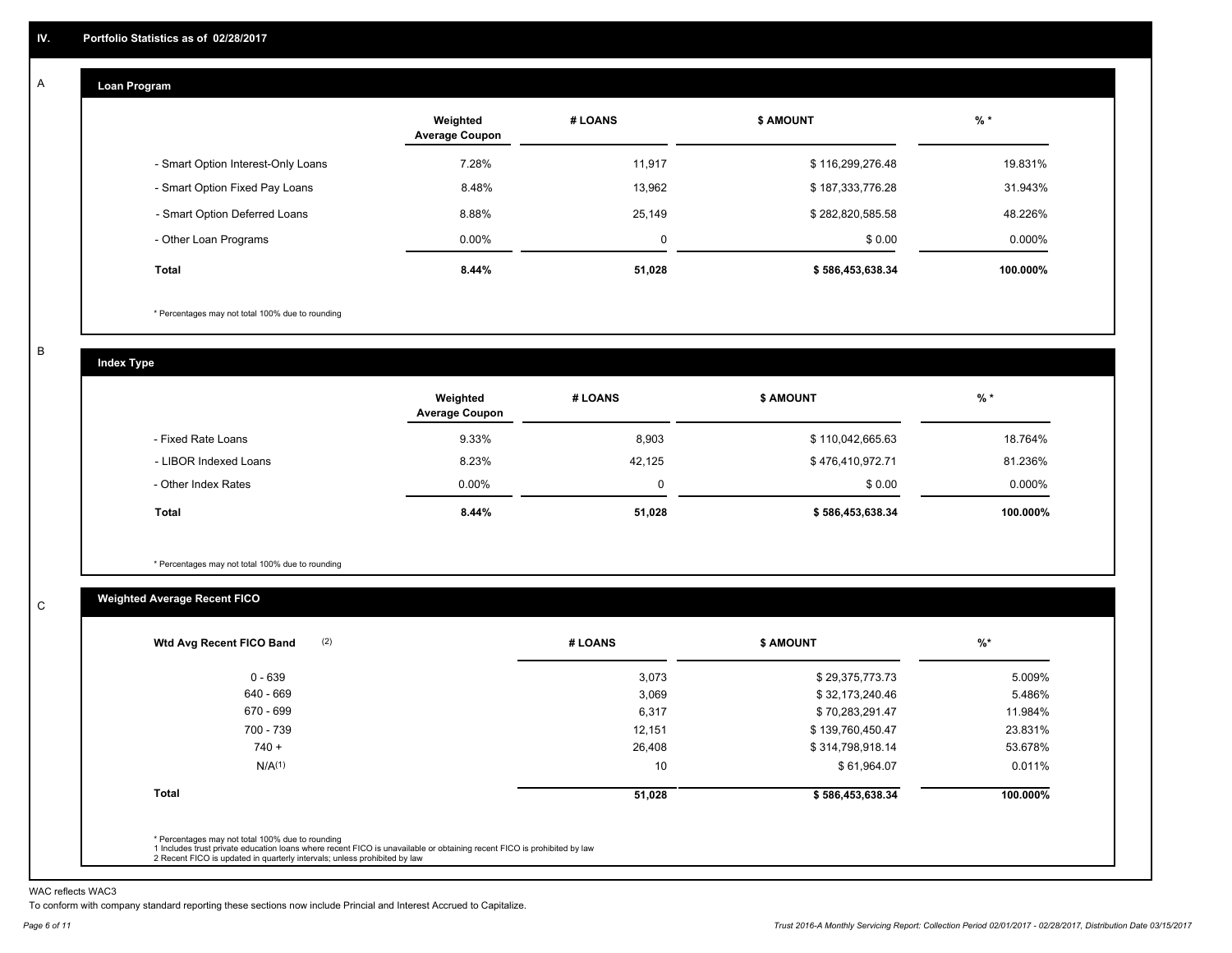| ۷. | 2016-A Reserve Account, Principal Distribution, and R-2 Certificate Calculations       |                  |
|----|----------------------------------------------------------------------------------------|------------------|
| А. | <b>Reserve Account</b>                                                                 |                  |
|    | Specified Reserve Account Balance                                                      | \$1,557,854.00   |
|    | <b>Actual Reserve Account Balance</b>                                                  | \$1,557,854.00   |
| В. | <b>Principal Distribution Amount</b>                                                   |                  |
|    | Class A Notes Outstanding<br>i.                                                        | \$445,401,225.82 |
|    | Pool Balance<br>ii.                                                                    | \$586,453,638.34 |
|    | iii.<br>First Priority Principal Distribution Amount (i - ii)                          | \$0.00           |
|    | Class A and B Notes Outstanding<br>iv.                                                 | \$495,401,225.82 |
|    | <b>First Priority Principal Distribution Amount</b><br>۷.                              | \$0.00           |
|    | Pool Balance<br>vi.                                                                    | \$586,453,638.34 |
|    | Specified Overcollateralization Amount<br>vii.                                         | \$175,936,091.50 |
|    | Available Funds (after payment of waterfall items A through H)<br>viii.                | \$0.00           |
|    | Regular Principal Distribution Amount (if (iv > 0, (iv - v) - (vi - vii))<br>ix.       | \$84,883,678.98  |
|    | Pool Balance<br>Х.                                                                     | \$586,453,638.34 |
|    | 10% of Initial Pool Balance<br>xi.                                                     | \$61,822,914.68  |
|    | First Priority Principal Distribution Amount<br>xii.                                   | \$0.00           |
|    | Regular Principal Distribution Amount<br>xiii.                                         | \$84,883,678.98  |
|    | Available Funds (after payment of waterfall items A through J)<br>XIV.                 | \$0.00           |
|    | Additional Principal Distribution Amount (if(x <= ix,min(xiv, x - xii - xiii)))<br>XV. | \$0.00           |
| C. | R-2 Certificate                                                                        |                  |
|    | <b>Previous Notional Balance</b>                                                       | \$37,490,591.00  |
|    | Shortfall of Principal                                                                 | \$0.00           |
|    | Shortfall of Interest                                                                  | \$0.00           |
|    | <b>Current Notional Balance</b>                                                        | \$37,490,591.00  |
|    | Excess Distribution Allocated (1)                                                      | \$0.00           |
|    |                                                                                        |                  |
|    |                                                                                        |                  |

1. Until the notional amount of the R-2 Certificate is reduced to zero and if there is excess cash through the distribution available it will be distributed to the R-2 Certificate, otherwise the amount will be zero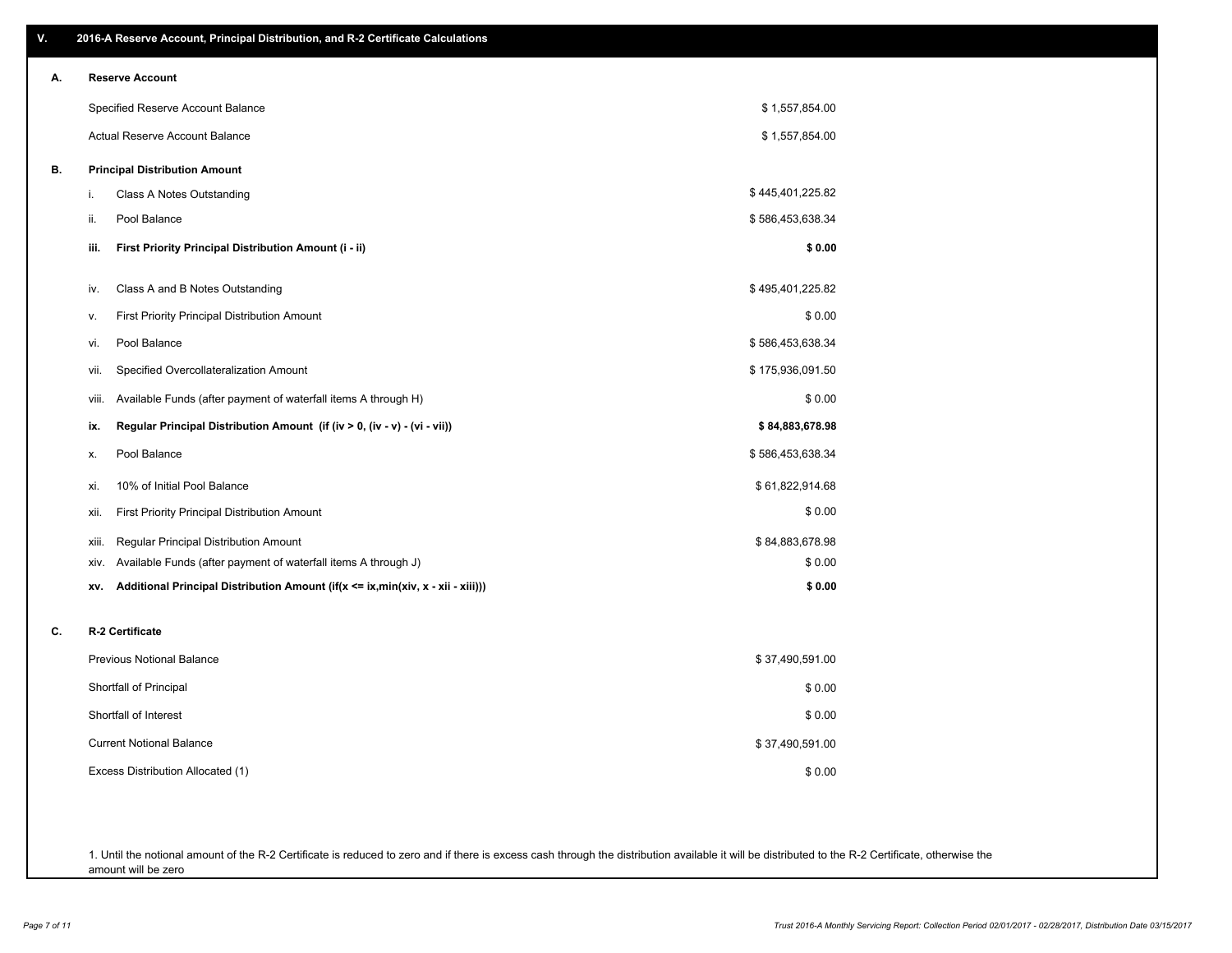|    |                                                         | Paid           | <b>Funds Balance</b> |
|----|---------------------------------------------------------|----------------|----------------------|
|    |                                                         |                |                      |
|    | <b>Total Available Funds</b>                            |                | \$7,980,175.11       |
| A  | <b>Trustee Fees</b>                                     | \$0.00         | \$7,980,175.11       |
| B  | <b>Servicing Fees</b>                                   | \$372,431.80   | \$7,607,743.31       |
| C  | i. Administration Fees                                  | \$8,333.00     | \$7,599,410.31       |
|    | ii. Unreimbursed Administrator Advances plus any Unpaid | \$0.00         | \$7,599,410.31       |
| D  | Class A Noteholders Interest Distribution Amount        | \$833,873.17   | \$6,765,537.14       |
| E  | <b>First Priority Principal Payment</b>                 | \$0.00         | \$6,765,537.14       |
| F. | Class B Noteholders Interest Distribution Amount        | \$127,166.67   | \$6,638,370.47       |
| G  | Reinstatement Reserve Account                           | \$0.00         | \$6,638,370.47       |
| H  | Regular Principal Distribution                          | \$6,638,370.47 | \$0.00               |
|    | <b>Carryover Servicing Fees</b>                         | \$0.00         | \$0.00               |
| J  | Additional Principal Distribution Amount                | \$0.00         | \$0.00               |
| K  | Unpaid Expenses of Trustee                              | \$0.00         | \$0.00               |
|    | Unpaid Expenses of Administrator                        | \$0.00         | \$0.00               |
| M  | i. Remaining Funds to the R-1 Certificateholder(s)      | \$0.00         | \$0.00               |
|    | ii. Remaining Funds to the R-2 Certificateholder(s)     | \$0.00         | \$0.00               |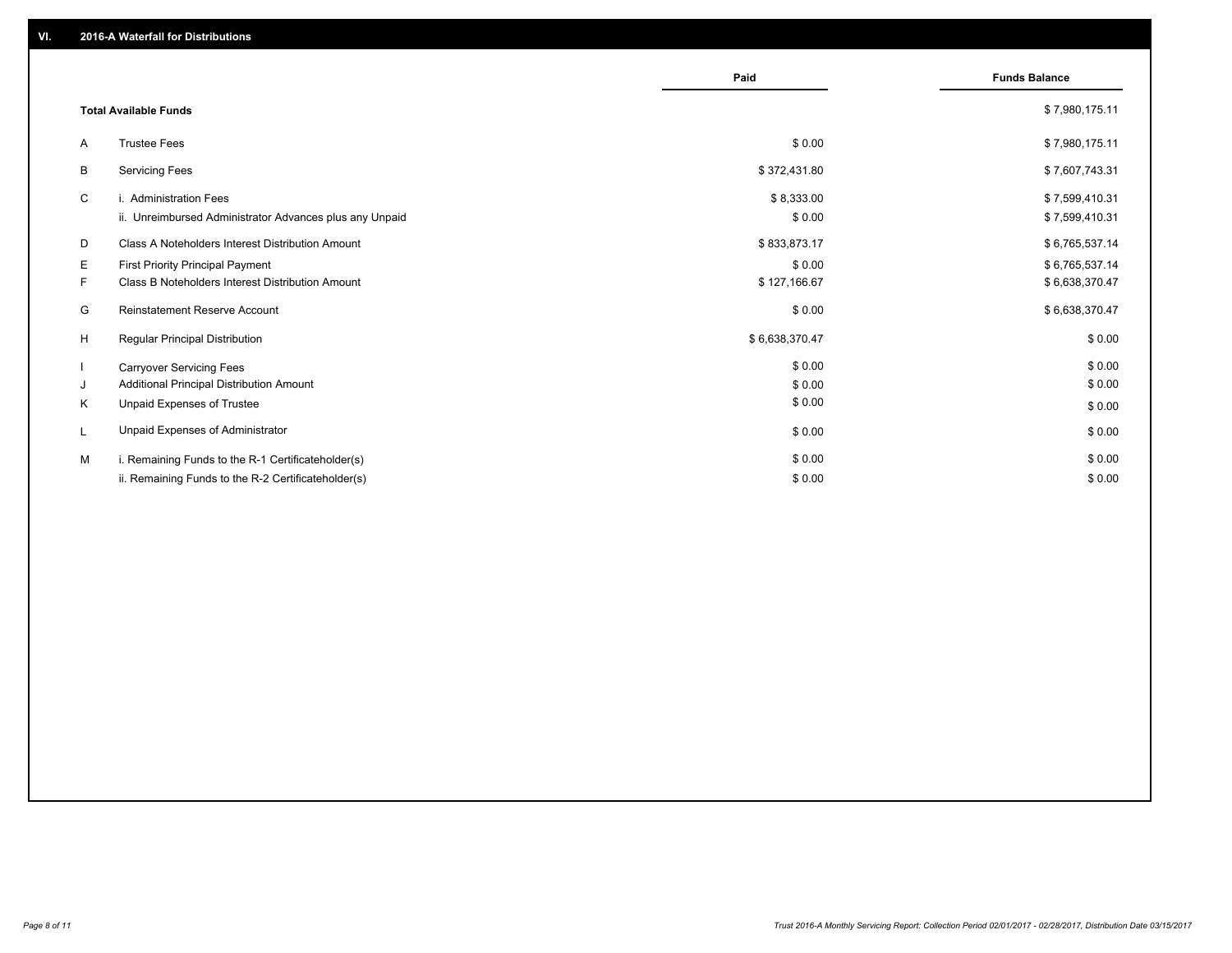| A <sub>1</sub><br>A <sub>2</sub> A<br>A <sub>2</sub> B<br>78449FAA9<br>78449FAB7<br>78449FAC5<br>Cusip/Isin<br><b>Beginning Balance</b><br>\$93,401,225.82<br>\$218,000,000.00<br>\$134,000,000.00<br><b>LIBOR</b><br><b>FIXED</b><br><b>LIBOR</b><br>Index<br>0.70%<br>Spread/Fixed Rate<br>2.70%<br>1.50%<br>Record Date (Days Prior to Distribution)<br>1 NEW YORK BUSINESS DAY<br>1 NEW YORK BUSINESS DAY<br>1 NEW YORK BUSINESS DAY<br>2/15/2017<br>2/15/2017<br><b>Accrual Period Begin</b><br>2/15/2017<br><b>Accrual Period End</b><br>3/15/2017<br>3/15/2017<br>3/15/2017<br>Daycount Fraction<br>0.07777778<br>0.07777778<br>0.08333333<br>1.47000%<br>2.70000%<br>Interest Rate*<br>2.27000%<br>0.001143333<br>0.002250000<br>0.001765556<br><b>Accrued Interest Factor</b> |
|----------------------------------------------------------------------------------------------------------------------------------------------------------------------------------------------------------------------------------------------------------------------------------------------------------------------------------------------------------------------------------------------------------------------------------------------------------------------------------------------------------------------------------------------------------------------------------------------------------------------------------------------------------------------------------------------------------------------------------------------------------------------------------------|
|                                                                                                                                                                                                                                                                                                                                                                                                                                                                                                                                                                                                                                                                                                                                                                                        |
|                                                                                                                                                                                                                                                                                                                                                                                                                                                                                                                                                                                                                                                                                                                                                                                        |
|                                                                                                                                                                                                                                                                                                                                                                                                                                                                                                                                                                                                                                                                                                                                                                                        |
|                                                                                                                                                                                                                                                                                                                                                                                                                                                                                                                                                                                                                                                                                                                                                                                        |
|                                                                                                                                                                                                                                                                                                                                                                                                                                                                                                                                                                                                                                                                                                                                                                                        |
|                                                                                                                                                                                                                                                                                                                                                                                                                                                                                                                                                                                                                                                                                                                                                                                        |
|                                                                                                                                                                                                                                                                                                                                                                                                                                                                                                                                                                                                                                                                                                                                                                                        |
|                                                                                                                                                                                                                                                                                                                                                                                                                                                                                                                                                                                                                                                                                                                                                                                        |
|                                                                                                                                                                                                                                                                                                                                                                                                                                                                                                                                                                                                                                                                                                                                                                                        |
|                                                                                                                                                                                                                                                                                                                                                                                                                                                                                                                                                                                                                                                                                                                                                                                        |
|                                                                                                                                                                                                                                                                                                                                                                                                                                                                                                                                                                                                                                                                                                                                                                                        |
| <b>Current Interest Due</b><br>\$106,788.73<br>\$490,500.00<br>\$236,584.44                                                                                                                                                                                                                                                                                                                                                                                                                                                                                                                                                                                                                                                                                                            |
| $\mathsf{\$}$ -<br>$\mathsf{\$}$ -<br>$\mathsf{\$}$ -<br>Interest Shortfall from Prior Period Plus Accrued Interest                                                                                                                                                                                                                                                                                                                                                                                                                                                                                                                                                                                                                                                                    |
| <b>Total Interest Due</b><br>\$106,788.73<br>\$490,500.00<br>\$236,584.44                                                                                                                                                                                                                                                                                                                                                                                                                                                                                                                                                                                                                                                                                                              |
| <b>Interest Paid</b><br>\$106,788.73<br>\$490,500.00<br>\$236,584.44                                                                                                                                                                                                                                                                                                                                                                                                                                                                                                                                                                                                                                                                                                                   |
| $\mathsf{\$}$ -<br><b>Interest Shortfall</b><br>$\mathsf{\$}$ -<br>$\mathsf{\$}$ -                                                                                                                                                                                                                                                                                                                                                                                                                                                                                                                                                                                                                                                                                                     |
| $\mathsf{\$}$ -<br>\$6,638,370.47<br>$\frac{2}{3}$ -<br><b>Principal Paid</b>                                                                                                                                                                                                                                                                                                                                                                                                                                                                                                                                                                                                                                                                                                          |
| <b>Ending Principal Balance</b><br>\$86,762,855.35<br>\$218,000,000.00<br>\$134,000,000.00                                                                                                                                                                                                                                                                                                                                                                                                                                                                                                                                                                                                                                                                                             |
| Paydown Factor<br>0.044552822<br>0.000000000<br>0.000000000                                                                                                                                                                                                                                                                                                                                                                                                                                                                                                                                                                                                                                                                                                                            |
| <b>Ending Balance Factor</b><br>0.582301043<br>1.000000000<br>1.000000000                                                                                                                                                                                                                                                                                                                                                                                                                                                                                                                                                                                                                                                                                                              |

\* Pay rates for Current Distribution. For the interest rates applicable to the next distribution date, please see https://www.salliemae.com/about/investors/data/SMBabrate.txt.

**VII. 2016-A Distributions**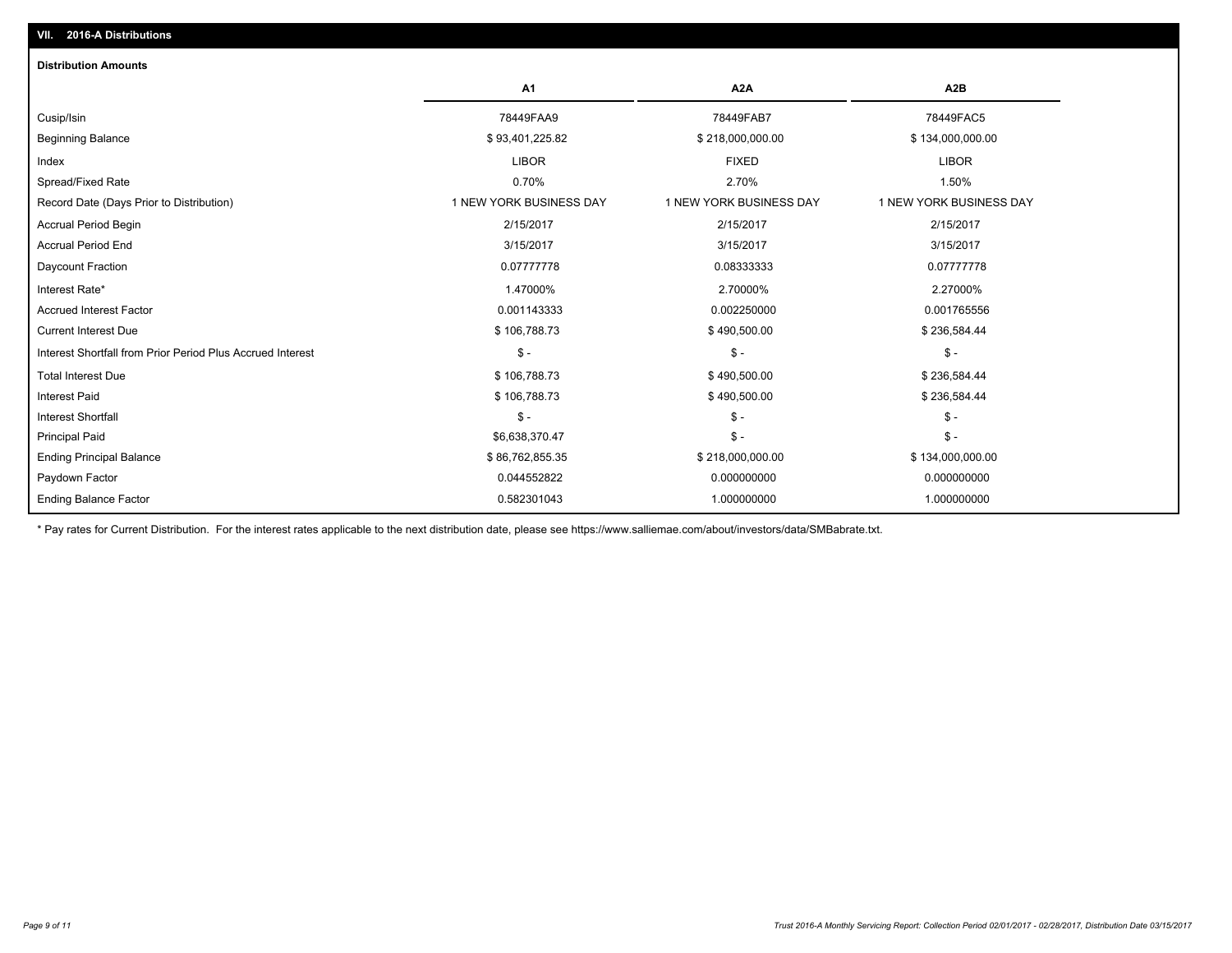| VII. 40 IV-A DISTINUTIONS                                  |                         |
|------------------------------------------------------------|-------------------------|
| <b>Distribution Amounts</b>                                |                         |
|                                                            | в                       |
| Cusip/Isin                                                 | 78449FAD3               |
| <b>Beginning Balance</b>                                   | \$50,000,000.00         |
| Index                                                      | <b>LIBOR</b>            |
| Spread/Fixed Rate                                          | 2.50%                   |
| Record Date (Days Prior to Distribution)                   | 1 NEW YORK BUSINESS DAY |
| Accrual Period Begin                                       | 2/15/2017               |
| <b>Accrual Period End</b>                                  | 3/15/2017               |
| Daycount Fraction                                          | 0.07777778              |
| Interest Rate*                                             | 3.27000%                |
| <b>Accrued Interest Factor</b>                             | 0.002543333             |
| <b>Current Interest Due</b>                                | \$127,166.67            |
| Interest Shortfall from Prior Period Plus Accrued Interest | $\mathsf{\$}$ -         |
| <b>Total Interest Due</b>                                  | \$127,166.67            |
| Interest Paid                                              | \$127,166.67            |
| <b>Interest Shortfall</b>                                  | $\mathsf{\$}$ -         |
| <b>Principal Paid</b>                                      | $\mathsf{\$}$ -         |
| <b>Ending Principal Balance</b>                            | \$50,000,000.00         |
| Paydown Factor                                             | 0.000000000             |
| <b>Ending Balance Factor</b>                               | 1.000000000             |

\* Pay rates for Current Distribution. For the interest rates applicable to the next distribution date, please see https://www.salliemae.com/about/investors/data/SMBabrate.txt.

**VII. 2016-A Distributions**